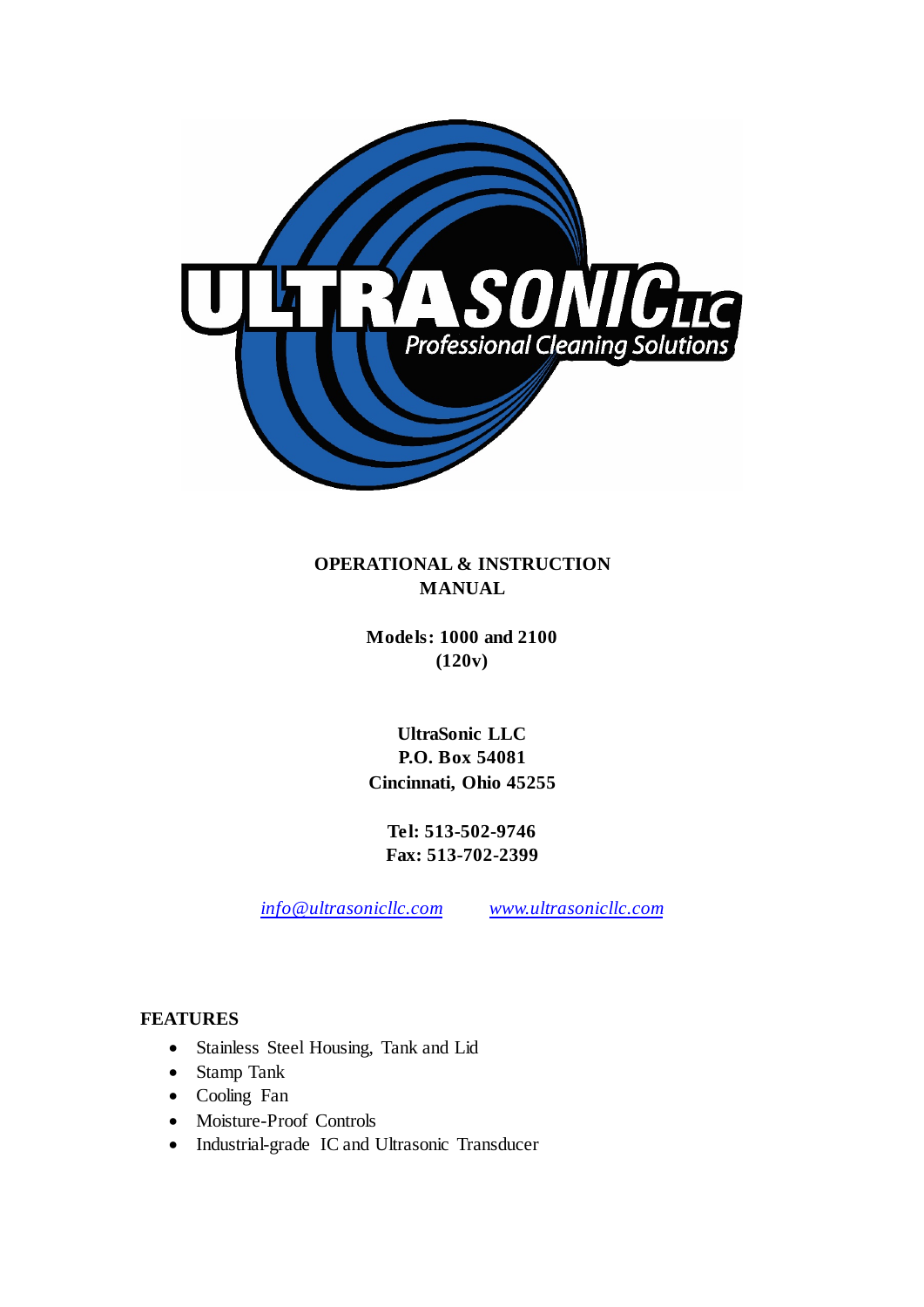Thank you for purchasing an UltraSonic LLC Cleaner. Please take time to read these **Operating Instructions Before Use** and retain them for future reference. Failure to follow these instructions may lead to serious personal injury and/or damage to property.

# **SOAP REQUIREMENTS**

Ultra 1000: 1 pint Ultra 2100: 1 gallon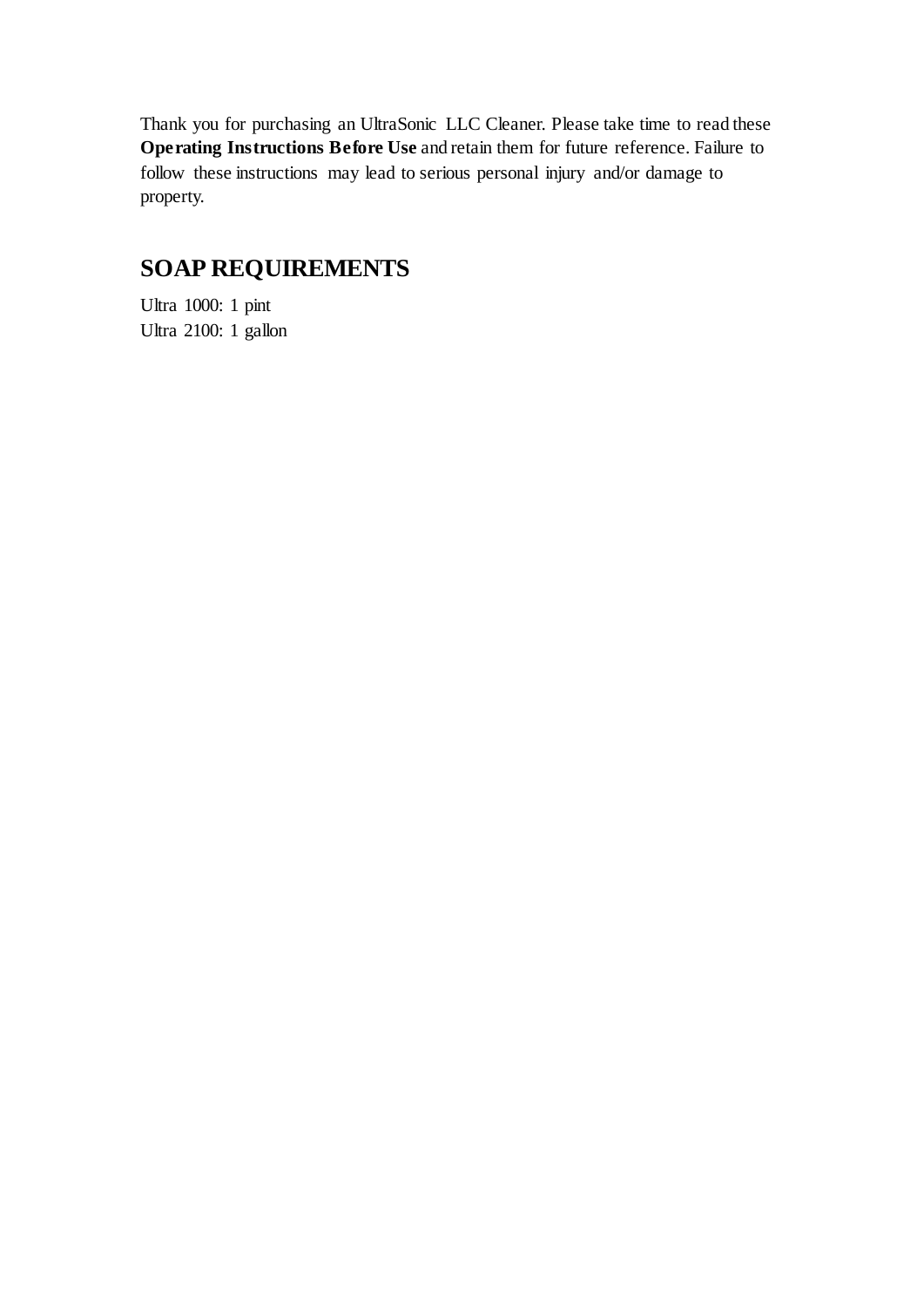## **ULTRASONIC CLEANING PRINCIPLE**



Ultrasonic cleaning is on based on the cavitation effect caused by high-frequency ultrasonic wave vibration signal in the fluid. Microscopic bubbles are formed, and they implode violently causing the cavitation which creates an intense scrubbing action on the surface of the item being cleaned. The bubbles are small enough to penetrate microscopic crevices, cleaning them thoroughly and consistently.

Ultrasonic cleaning is extremely effective at removing dirt and grime that would normally require tedious hand washing. It is used to clean a wide variety of instruments, assemblies and mechanical parts for industrial, automotive, medical, aerospace and other applications, returning them to almost "like new" condition without damaging delicate parts.

## **PREPARATION:**

1. Carefully unpack the cleaner and remove all traces of packing materials from it. Visually inspect the cleaner for any parts that may have become loose or damaged during transit.

#### **Contents:**

A: UltraSonic Machine

B: Lid

C: Power Cord

- D: Mesh Basket
- E: Operational & Instruction Manual
- 2. Place the ultrasonic cleaner on a flat, clean surface where the cooling fans will receive adequate ventilation, and make sure all controls are set to off and the drain valve is in the closed position.
- 3. Carefully fill at least half of the tank with water. For cleaning we recommend a small amount of UltraSonic LLC soap solution (please see above for soap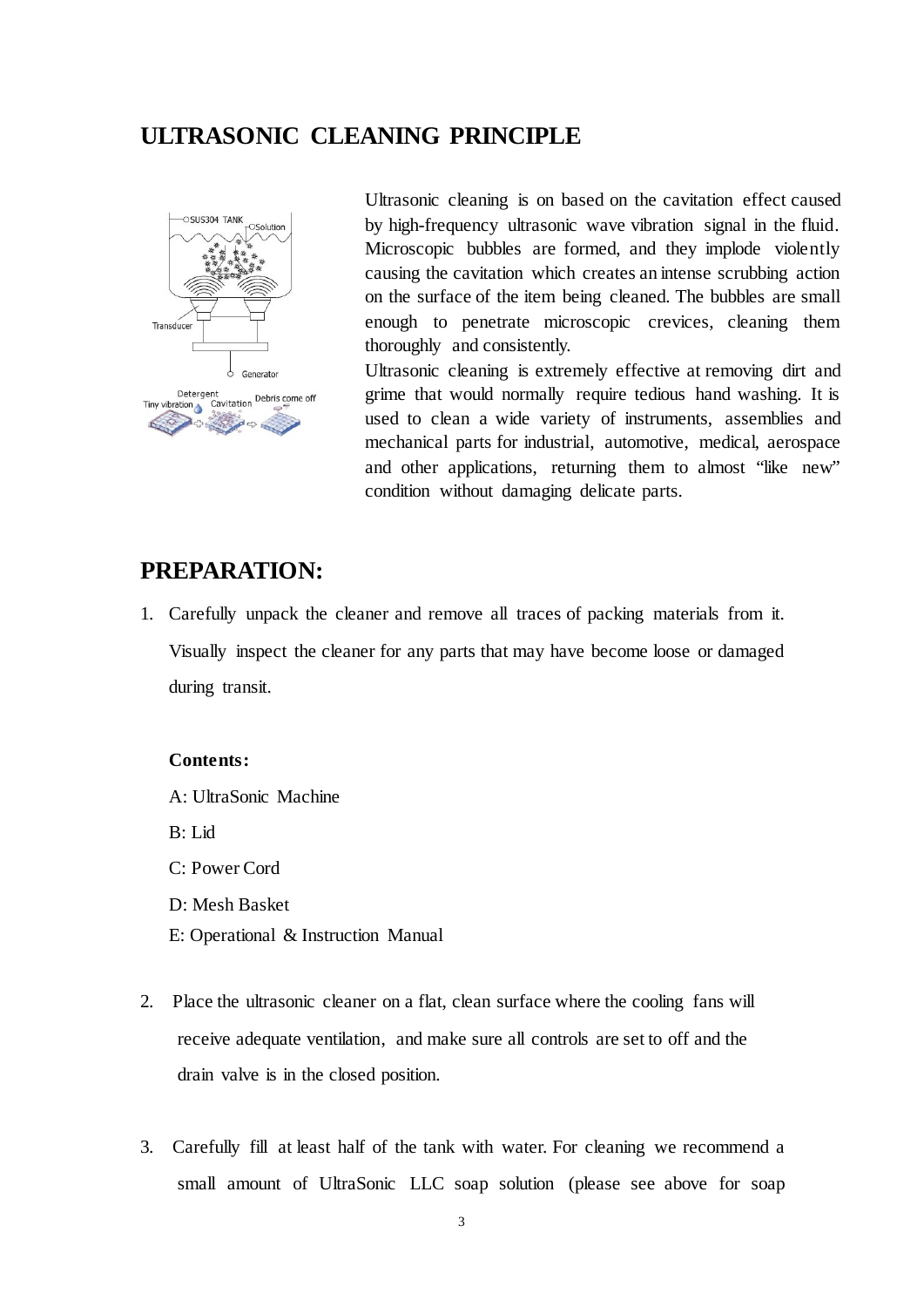requirements); this will help increase the cleaning performance. Your ultrasonic cleaner is now ready for use.

4. Make sure the power cord is securely plugged into the cleaner and that no part of the power cord can come into contact with moisture from the tank.

## **Attention**

DO NOT RUN THE CONTINUOSLY (not more than 20 min.) long-time running will cause temperature increment and can damage the tank and transducers.

# **SAFETY PRECAUTIONS**

**This unit's voltage is: 120V single phase**

### **Keep the unit away from children!**

This device is not intended for use by individuals with restricted physical or mental capacities or those with lack of experience or knowledge, including children, unless they are supervised by an individual who is responsible for their safety or has received training in operating the UltraSonic LLC cleaning machine.



### **Please read the following very carefully as failure to comply may VOID your Warranty**

- 1) DO NOT run the cleaner continuously for more than 20 minutes at a time doing so can damage the internal components.
- 
- 2) DO NOT operate the unit without water in the tank. Always make sure the water is no higher than the max mark, and always make sure there is a minimum fluid depth in the tank of 2.75 inches (7 centimeters).
- 3) DO NOT drop any item into the tank as this may cause damage to the transducer. Always place items gently into the tank and use the basket or bottom table. Never set parts directly on the tank.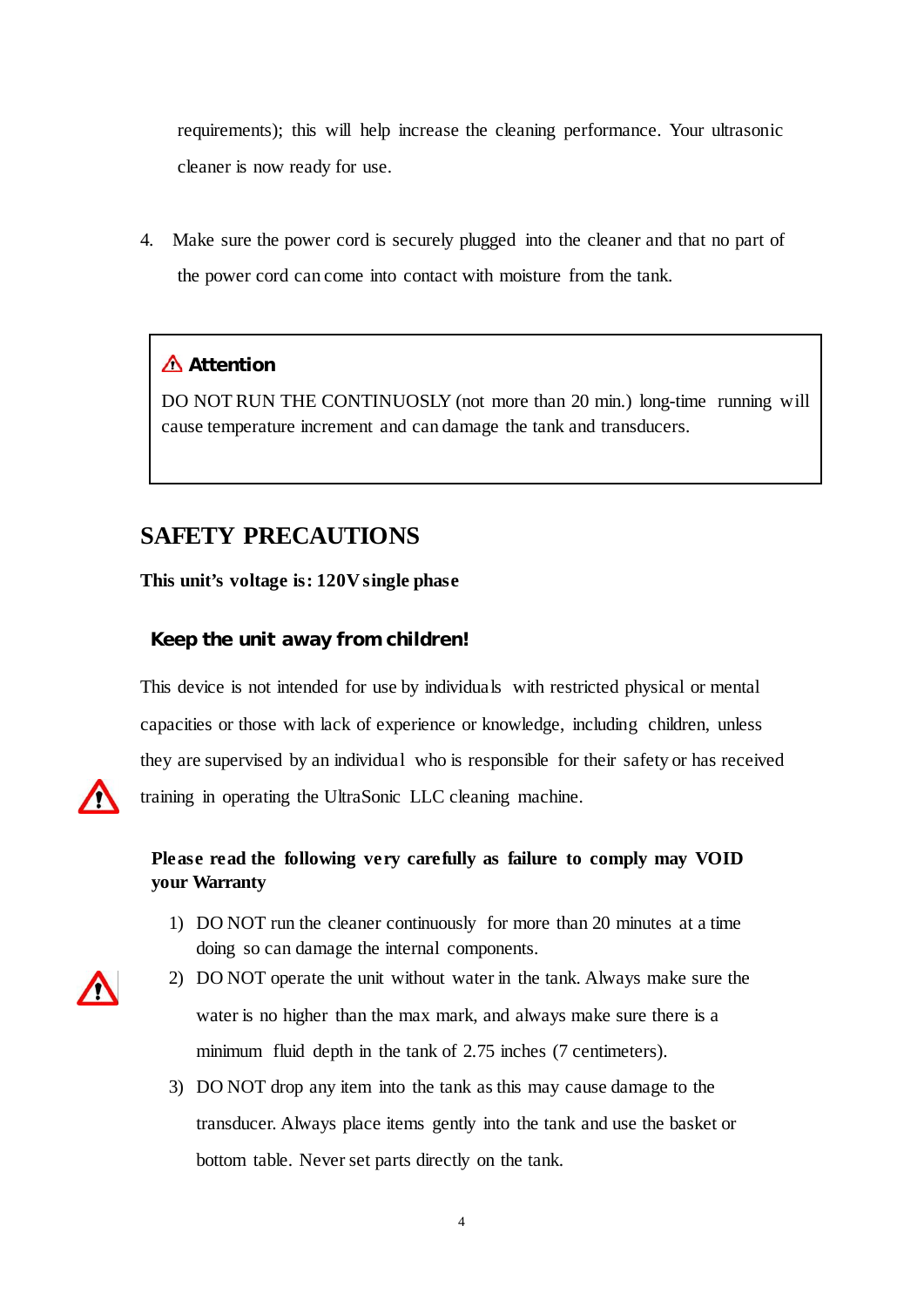- 4) The more items that you place in your cleaning bath, the less efficient it will clean. It is not advised to overlap items. Always allow plenty of clear space between the items.
- 5) Do keep the lid on during and after use. This will prevent splashes and reduce evaporation of the fluid.
- 6) Never immerse the machine or power cord in water or other liquid.
- 7) DO NOT touch the power plug with wet hands, especially when inserting or removing the plug.
- 8) DO NOT touch the unit if the machine has fallen into water during operation. Remove the power plug from the socket first.
- 9) DO NOT disassemble the machine. Disassembly of any kind should be done by professionals.
- 10) UNPLUG the power source while filling or emptying the tank.
- 11) DO NOT spray water or liquid over the device and the control panel.
- 12) DO NOT operate the cleaner without proper grounding.
- 13) DO NOT place the device on a soft surface, where the vents could be blocked.
- 14) Always turn the heater off after usage as leaving it on can cause the fluid to evaporate and damage the internal components.
- 15) Upon completion of the cleaning cycle, turn the heater button off and isolate the machine from the electrical supply.
- 16) Take care when adding or removing items from the cleaning tank when the water hot and displaced fluid can damage the internal components of the machine. Any displaced fluid must be dried up immediately.
- 17) In the event of failure/emergency, disconnect the main supply by removing the plug from the wall outlet.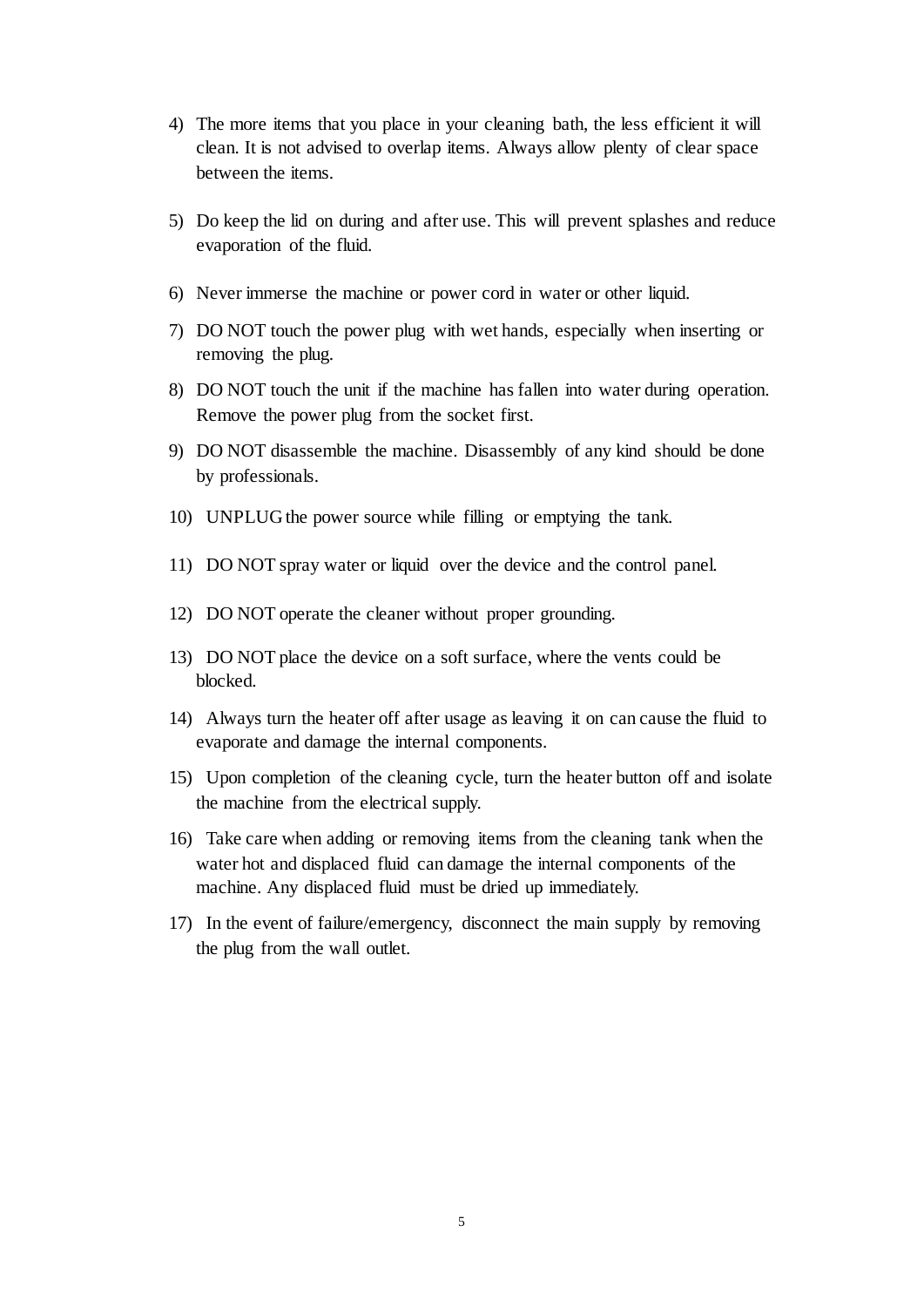# **APPLICATIONS**

This list is almost endless. Provided the product is non-porous and can normally be immersed in water, nearly anything can be thoroughly cleaned. Examples include:

- PCB boards
- Electrical components
- Diesel injection pumps
- Printer heads and toner cartridges
- Motorcycle radiators and crank cases
- Surgical equipment
- Golf clubs, grips and balls
- Horse bits, stirrups and horse brasses
- Tattoo needles
- Engine cylinder heads
- Turbochargers
- Bicycle chains, hand brakes,
- Knives, bayonets and other militaria
- Gun and gun components
- Jewelry, especially gold, silver and platinum
- Dental appliances
- Coins and other collectibles
- Makeup cases

Ultrasonic cleaning is not recommended for gemstones, including but not limited to the

following: opal, pearl, emerald, tanzanite, malachite, turquoise, lapis and coral.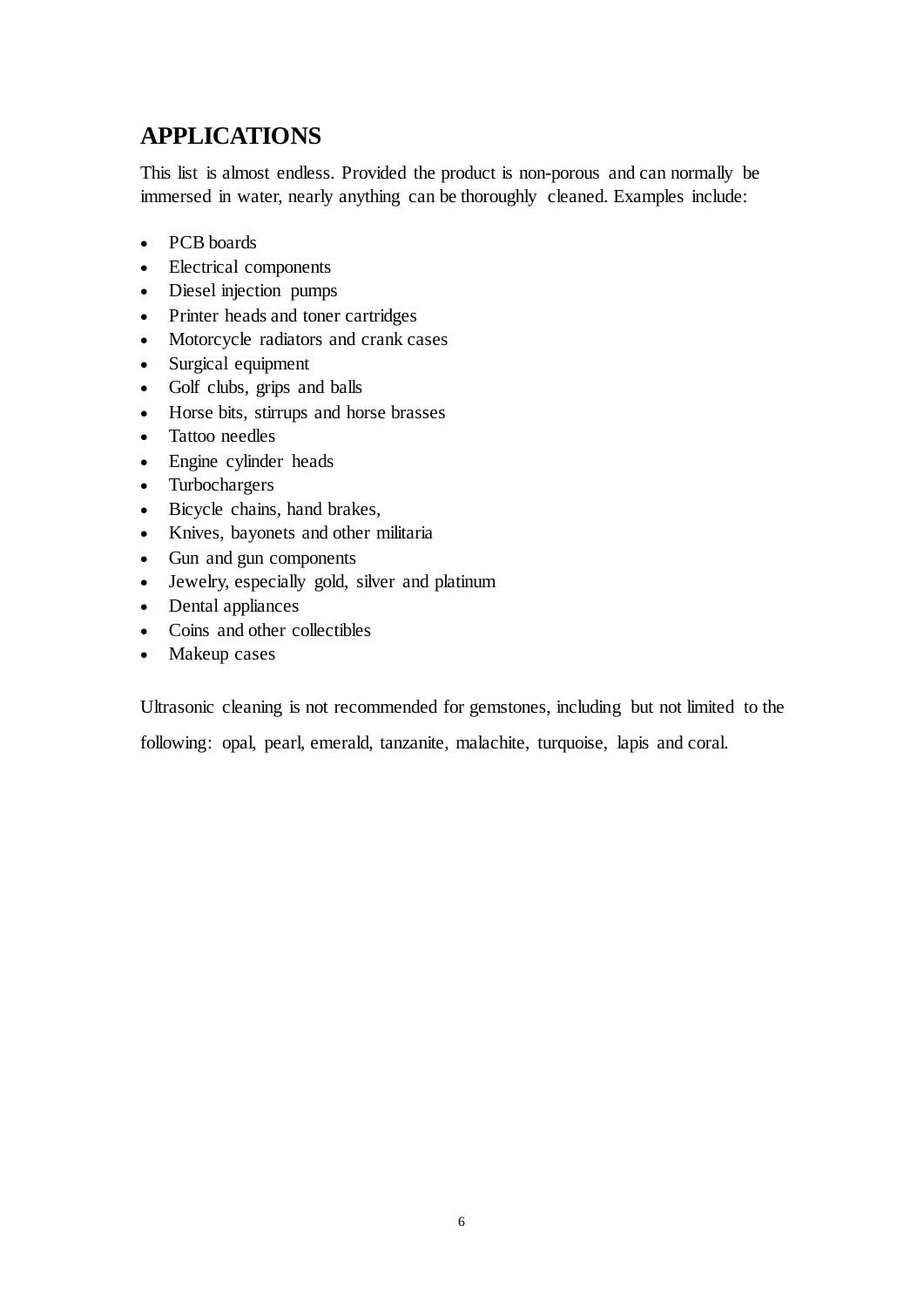## **OPERATION**

UltraSonic LLC cleaning machines are designed to be easy to operate. Simply introduce the part to the tank via a wire tray, set the required temperature for the cleaning soap and water, and rotate the timer to the required cleaning time, starting the cleaner in the process. Periodic inspection of the cleaning soap and water is recommended; replace when ineffective.

#### **Startup Machine Procedure**

- 1) Fill the stainless steel tank with UltraSonic LLC soap (approximately 10% of the water volume) and water, then turn the machine on.
- **2)** Place items to be cleaned inside the basket and place the basket inside the tank. (If there is no basket**, DO NOT PLACE THE ITEMS** on the bottom of the tank.)
- **3)** Plug the cleaner into a grounded outlet.

#### **Startup Heating Procedure**

- 1) Set temperature: Turn the "Temperature" switch  $\bullet$  to set the temperature between 20℃ – 80℃. Usually, best results are achieved within the 40℃– 60℃ range.
- 2) Turn the "Timer" switch  $\Box$  leftward to "ON" for continuous operation. Alternatively, turn the switch rightward to set the 1-20 minute operation time.
- 3) During operation, you will hear a "sizzling" sound; this indicates that the cleaner is operating properly.

**NOTE**: Do not run the cleaner continuously for more than 20 minutes.

#### **Procedure to stop the ultrasonic operation and heating processes:**

- 1. Switch the "Ultrasonic" button to "OFF" the cleaner will stop operating, and the indicator light will switch to the off position. Next, disconnect the power supply.
- 2. Switch the "Heating" button to "OFF" the heating function will stop operating.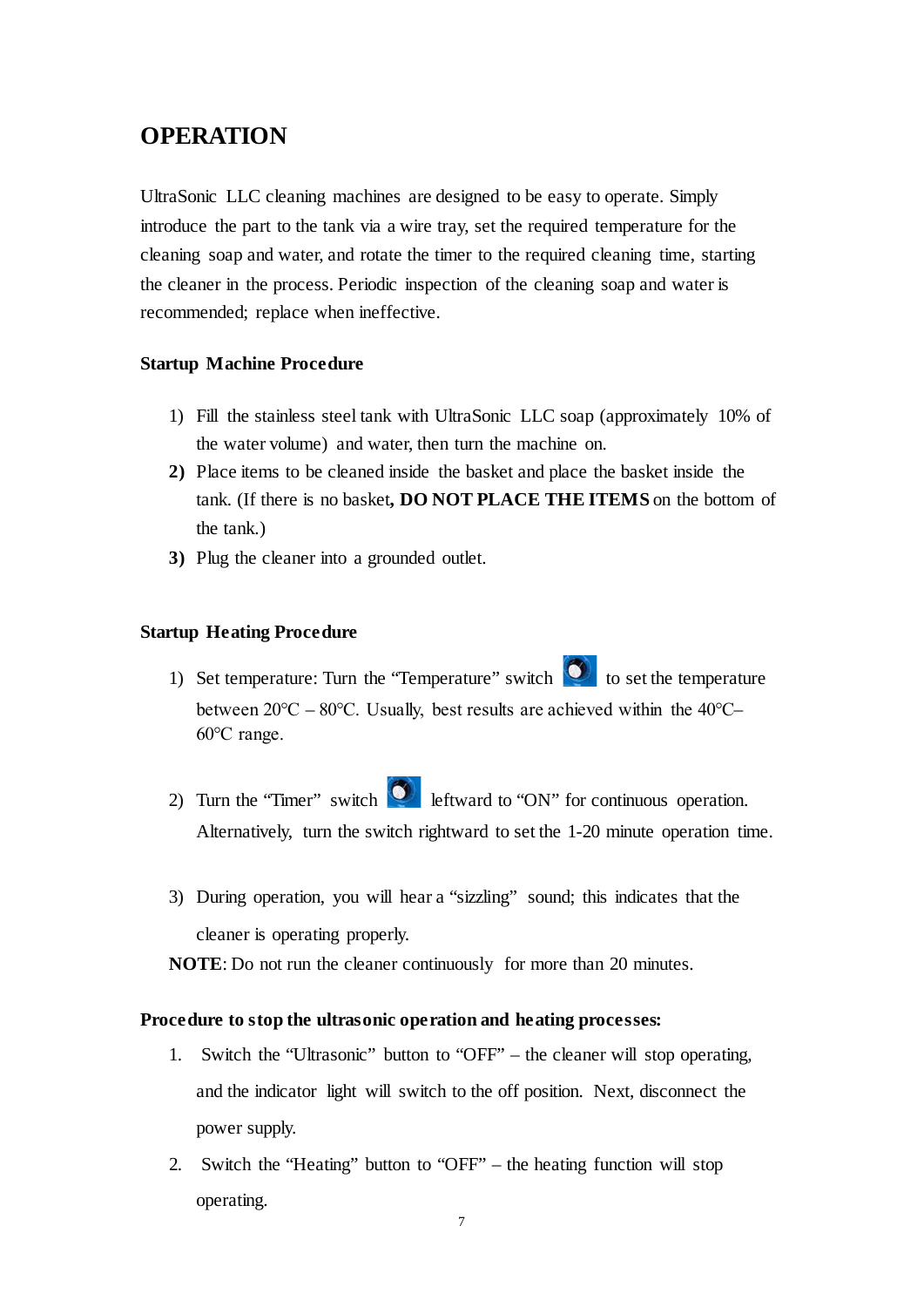3. Empty the tank and clean both the outside and inside of the cleaner with a clean and dry cloth for the next use.

**NOTE**: Do not pour water out until it has sufficiently cooled. Hot water can cause skin burns and can also damage the machine.

# **DIFFERENT CLEANING METHODS**

**General Cleaning** – Use only warm tap water and set the temperature at about 65° $\mathbb{C}$ .

**Enhanced Cleaning** – Add a recommended amount of UltraSonic liquid soap (please

see front of manual) into the water. Other non-acidic cleaning agents can also be used.

**Extensive Cleaning** – For removing tarnish, carbon and rust from non-plated metals,

it is recommended to use a specialized cleaning solution in association with using the ultrasonic cleaner.

**WARNING**: Strong acid or alkaline cleaning solution will cause corrosion, rust and even potentially puncture of tank or machine body. To overcome this problem, dilute to mild PH solution or request for tank made of specific grade of stainless steel like SUS304.

The cleaning solution will deteriorate in effectiveness over time and use. It is important to regularly change the fluid and carefully wash the inside of the cleaning tank to preserve the effectiveness and longevity of the cleaner. Do not use corrosive or abrasive cleaning products on the tank, which must be wiped down and dried before it can be re-connected to the electrical supply.

**NOTE:** If the machine starts to spark, smoke, smell of burnt electronics or displays any other fault, the operator must immediately stop the machine, isolate the electrical supply and contact UltraSonic LLC. Continued use is dangerous.

### **For better cleaning effect:**

- The item should be completely submerged in the water (do not exceed the "MAX" mark).
- Warm water (never hot or boiling) and a small amount of "UltraSonic LLC Cleaning Soap" will help increase the cleaning performance.
- Make sure there is adequate space around each part or component you put in the tank. The more items that you place in the tank, the less efficiently it will clean. It is not advised to overlap items. If laying items one on top of the other, the